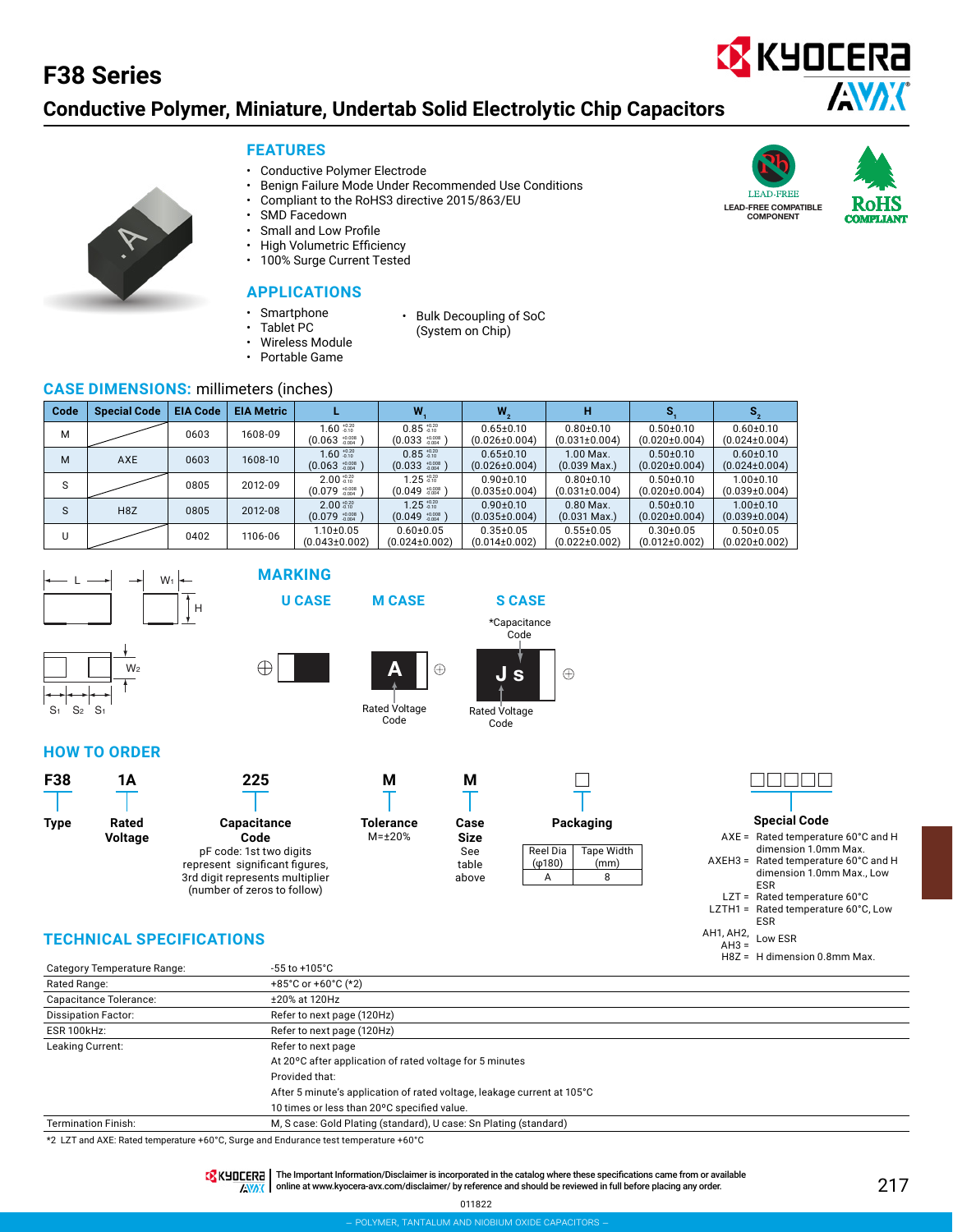### **Conductive Polymer, Miniature, Undertab Solid Electrolytic Chip Capacitors**

### **CAPACITANCE AND RATED VOLTAGE RANGE (LETTER DENOTES CASE SIZE)**

|     | <b>Capacitance</b> |                  | <b>Rated Voltage</b>              |                   |                    |                    |                    |             |             | $*$ Cap     |      |
|-----|--------------------|------------------|-----------------------------------|-------------------|--------------------|--------------------|--------------------|-------------|-------------|-------------|------|
| μF  | Code               | 4V<br>(0G)       | 6.3V<br>(0J)                      | <b>8V</b><br>(0K) | <b>10V</b><br>(1A) | <b>16V</b><br>(1C) | <b>25V</b><br>(1E) | 30V<br>(1S) | 35V<br>(1V) | 38V<br>(1X) | Code |
| 1.0 | 105                |                  | U                                 |                   |                    |                    |                    |             |             | s           | A    |
| 2.2 | 225                |                  |                                   |                   | M                  |                    | M                  |             |             |             | J    |
| 3.3 | 335                |                  |                                   |                   |                    |                    |                    |             | S           |             | N    |
| 4.7 | 475                |                  | U                                 |                   | M/S                |                    | S                  | S           |             |             | S    |
| 10  | 106                |                  | M/M(AH1,AH2)/S/U                  |                   | M/M(AH1)/S         | S                  |                    |             |             |             | a    |
| 22  | 226                |                  | M/M(AH3, AH1)/S/<br>S(AH1)        |                   | $M*4/S$            |                    |                    |             |             |             | J    |
| 33  | 336                |                  | $M**/S$                           | $S***$            | $S^{\star\star}$   |                    |                    |             |             |             | n    |
| 47  | 476                |                  | $M*4/M*4(H3)/S/$<br>$S(AH1)/S***$ | S                 | $S^{\star\star}$   |                    |                    |             |             |             | s    |
| 68  | 686                |                  | $S^{\star\star}$                  |                   |                    |                    |                    |             |             |             | W    |
| 100 | 107                | $S^{\star\star}$ | $S***/S***$ (H1)                  |                   |                    |                    |                    |             |             |             | A    |

### **THE CORRELATIONS AMONG RATED VOLTAGE, SURGE VOLTAGE AND DERATED VOLTAGE**

|                           | F38 (Standard) |                 |                |                 |                           |  |       |     |  |
|---------------------------|----------------|-----------------|----------------|-----------------|---------------------------|--|-------|-----|--|
| Rated Voltage (V) ≤85°C   | 6.3            |                 | $10-10$        | 16 <sup>1</sup> | $25 \mid 30 \mid 35 \mid$ |  |       | 38  |  |
| 85°C Surge Voltage (V)    |                | 10 <sup>1</sup> | 13             | 21              | 32 <sup>2</sup>           |  | 39 46 |     |  |
| 105°C Derated Voltage (V) |                | 6.3             | 8 <sup>8</sup> | 13              | 20                        |  | 24 28 | -30 |  |

**EX** KYOCERA

**ANDK** 

|                           | <b>F38-LZT, F38-AXE</b> |     |     |  |  |  |
|---------------------------|-------------------------|-----|-----|--|--|--|
| Rated Voltage (V) ≤60°C   |                         | 6.3 | 10  |  |  |  |
| 60°C Surge Voltage (V)    | 5.2                     | 8   | 13  |  |  |  |
| 85°C Derated Voltage (V)  | 28                      | 4.5 | 7.2 |  |  |  |
| 105°C Derated Voltage (V) |                         | 3.3 |     |  |  |  |

Released ratings, (Low ESR)<br>Engineering Samples - Pleas

Engineering Samples - Please Contact KYOCERA AVX \*4 (AXE) Rated temperature 60ºC and H dimension 1.0mm Max. Please contact KYOCERA AVX when you need detail spec. \*\* (LZT) Rated temperature 60ºC. Please contact KYOCERA AVX when you need detail spec.

\*\*\* (H8Z) H dimension 0.8mm Max.

Please contact to your local KYOCERA AVX sales office when these series are being designed in your application.

#### **RATINGS & PART NUMBER REFERENCE**

|                    |                  | <b>Capacitance</b> | <b>Rated</b>   |          | DF@       | ESR <sub>@</sub>             | 100kHz RMS Current (mA) |                          |                          |               | $*3$ AC/C |            |
|--------------------|------------------|--------------------|----------------|----------|-----------|------------------------------|-------------------------|--------------------------|--------------------------|---------------|-----------|------------|
| <b>Part Number</b> | <b>Case Size</b> | $(\mu F)$          | Voltage (V)    | DCL (µA) | 120Hz (%) | <b>100kHz</b><br>$(m\Omega)$ | $45^{\circ}$ C          | $60^{\circ}$ C           | 85°C                     | $105^\circ C$ | (%)       | <b>MSL</b> |
|                    |                  |                    |                |          | 4 Volt    |                              |                         |                          |                          |               |           |            |
| F380G107MSALZT     | S                | 100                | $\overline{4}$ | 80.0     | 10        | 200                          | 474                     | 332                      | $\overline{\phantom{0}}$ | 237           | $\star$   | 3          |
|                    |                  |                    |                |          | 6.3 Volt  |                              |                         |                          |                          |               |           |            |
| F380J105MUA        | $\cup$           | $\mathbf{1}$       | 6.3            | 0.6      | 6         | 1500                         | 100                     | $\overline{\phantom{0}}$ | 70                       | 50            | $\star$   | 3          |
| F380J475MUA        | U                | 4.7                | 6.3            | 20.0     | 10        | 1500                         | 100                     | $\equiv$                 | 70                       | 50            | $\star$   | 3          |
| F380J106MMA        | M                | 10                 | 6.3            | 10.0     | 8         | 500                          | 224                     | $\equiv$                 | 157                      | 112           | $\star$   | 3          |
| F380J106MMAAH1     | M                | 10                 | 6.3            | 10.0     | 8         | 300                          | 289                     | $\overline{\phantom{a}}$ | 202                      | 144           | $\star$   | 3          |
| F380J106MMAAH2     | M                | 10                 | 6.3            | 10.0     | 8         | 200                          | 354                     | $\equiv$                 | 247                      | 177           | $\star$   | 3          |
| F380J106MSA        | S                | 10                 | 6.3            | 6.3      | 10        | 250                          | 424                     | $\overline{\phantom{a}}$ | 297                      | 212           | $\star$   | 3          |
| F380J106MUA        | $\cup$           | 10                 | 6.3            | 20.0     | 10        | 1500                         | 100                     | $\overline{\phantom{a}}$ | 70                       | 50            | $\star$   | 3          |
| F380J226MMA        | M                | 22                 | 6.3            | 13.9     | 10        | 500                          | 224                     | $\equiv$                 | 157                      | 112           | $\star$   | 3          |
| F380J226MMAAH3     | M                | 22                 | 6.3            | 13.9     | 10        | 300                          | 289                     | $\overline{\phantom{a}}$ | 202                      | 144           | $\star$   | 3          |
| F380J226MMAAH1     | M                | 22                 | 6.3            | 13.9     | 10        | 200                          | 354                     | $\overline{\phantom{a}}$ | 247                      | 177           | $\star$   | 3          |
| F380J226MSA        | S                | 22                 | 6.3            | 13.9     | 10        | 200                          | 474                     | $\equiv$                 | 332                      | 237           | $\star$   | 3          |
| F380J226MSAAH1     | S                | 22                 | 6.3            | 13.9     | 10        | 150                          | 548                     | $\overline{\phantom{a}}$ | 383                      | 274           | $\star$   | 3          |
| F380J336MMALZT     | M                | 33                 | 6.3            | 41.6     | 10        | 500                          | 224                     | 157                      | $\equiv$                 | 112           | $\star$   | 3          |
| F380J336MSA        | S                | 33                 | 6.3            | 20.8     | 10        | 200                          | 474                     | $\overline{\phantom{a}}$ | 332                      | 237           | $\star$   | 3          |
| F380J476MMAAXE     | M                | 47                 | 6.3            | 59.2     | 10        | 500                          | 224                     | 157                      | $\overline{\phantom{a}}$ | 112           | $\star$   | 3          |
| F380J476MMAAXEH3   | M                | 47                 | 6.3            | 59.2     | 10        | 300                          | 289                     | 202                      | $\overline{\phantom{0}}$ | 144           | $\star$   | 3          |
| F380J476MSA        | S                | 47                 | 6.3            | 29.6     | 10        | 200                          | 474                     | $\overline{\phantom{a}}$ | 332                      | 237           | $\star$   | 3          |
| F380J476MSAAH1     | S                | 47                 | 6.3            | 29.6     | 10        | 150                          | 548                     | $\overline{\phantom{a}}$ | 383                      | 274           | $\star$   | 3          |
| F380J476MSAH8Z     | S                | 47                 | 6.3            | 29.6     | 10        | 200                          | 474                     | $\overline{\phantom{m}}$ | 332                      | 237           | $\star$   | 3          |
| F380J686MSALZT     | S                | 68                 | 6.3            | 86.0     | 10        | 200                          | 474                     | 332                      | $\overline{\phantom{a}}$ | 237           | $\star$   | 3          |
| F380J107MSALZT     | S                | 100                | 6.3            | 126.0    | 10        | 200                          | 474                     | 332                      | $\overline{\phantom{a}}$ | 237           | $\star$   | 3          |
| F380J107MSALZTH1   | S                | 100                | 6.3            | 126.0    | 10        | 150                          | 548                     | 383                      | $\qquad \qquad -$        | 274           | $\star$   | 3          |
|                    |                  |                    |                |          | 8 Volt    |                              |                         |                          |                          |               |           |            |
| F380K336MSAH8Z     | S                | 33                 | 8              | 26.4     | 10        | 200                          | 474                     | $\overline{\phantom{a}}$ | 332                      | 237           | $\star$   | 3          |
| F380K476MSA        | <sub>S</sub>     | 47                 | 8              | 37.6     | 10        | 200                          | 474                     | $\overline{\phantom{a}}$ | 332                      | 237           | $\star$   | 3          |
|                    |                  |                    |                |          | 10 Volt   |                              |                         |                          |                          |               |           |            |
| F381A225MMA        | M                | 2.2                | 10             | 10.0     | 6         | 500                          | 224                     | $\overline{\phantom{a}}$ | 157                      | 112           | $\star$   | 3          |
| F381A475MMA        | M                | 4.7                | 10             | 10.0     | 6         | 500                          | 224                     | $\overline{\phantom{a}}$ | 157                      | 112           | $\star$   | 3          |
| F381A475MSA        | $\mathsf S$      | 4.7                | 10             | 4.7      | 10        | 300                          | 387                     | -                        | 271                      | 194           | $\star$   | 3          |
| F381A106MMA        | M                | 10                 | 10             | 10.0     | 15        | 500                          | 224                     | $\bar{a}$                | 157                      | 112           | $\star$   | 3          |
| F381A106MMAAH1     | M                | 10                 | 10             | 10.0     | 15        | 300                          | 289                     | $\qquad \qquad -$        | 202                      | 144           | $\star$   | 3          |
| F381A106MSA        | S                | 10                 | 10             | 10.0     | 6         | 200                          | 474                     | $\overline{\phantom{a}}$ | 332                      | 237           | $\star$   | 3          |
| F381A226MMAAXE     | M                | 22                 | 10             | 44.0     | 10        | 500                          | 224                     | 157                      | $\equiv$                 | 112           | $\star$   | 3          |
| F381A226MSA        | S                | 22                 | 10             | 22.0     | 10        | 200                          | 474                     | $\overline{\phantom{a}}$ | 332                      | 237           | $\star$   | 3          |
| F381A336MSALZT     | $\mathsf{s}$     | 33                 | 10             | 99.0     | 10        | 200                          | 474                     | 332                      | $\overline{\phantom{a}}$ | 237           | $\star$   | 3          |
| F381A476MSALZT     | S                | 47                 | 10             | 94.0     | 10        | 200                          | 474                     | 332                      | $\overline{\phantom{a}}$ | 237           | $\star$   | 3          |
|                    |                  |                    |                |          | 16 Volt   |                              |                         |                          |                          |               |           |            |
| F381C106MSA        | S                | 10                 | 16             | 16.0     | 10        | 500                          | 300                     |                          | 210                      | 150           | $\star$   | 3          |

\*3: ΔC/C Marked "\*

Moisture Sensitivity Level (MSL) is defined according to J-STD-020

THE Important Information/Disclaimer is incorporated in the catalog where these specifications came from or available **AWAX** online at [www.kyocera-avx.com/disclaimer/](http://www.kyocera-avx.com/disclaimer/) by reference and should be reviewed in full before placing any order.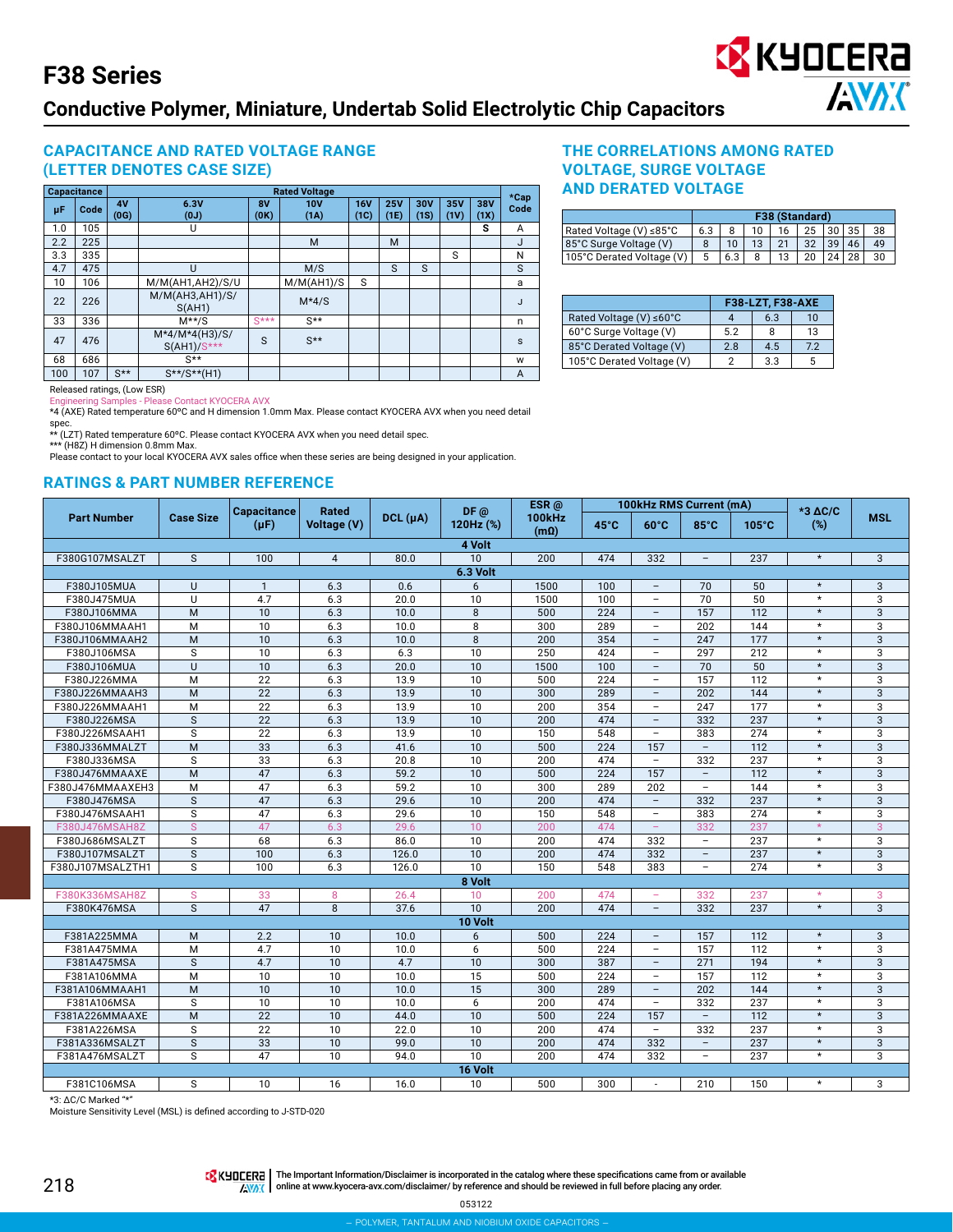## **Conductive Polymer, Miniature, Undertab Solid Electrolytic Chip Capacitors**



\*3: ΔC/C Marked "\*"

Moisture Sensitivity Level (MSL) is defined according to J-STD-020

| <b>Item</b>                 | All Case (%)   |
|-----------------------------|----------------|
| Damp Heat, steady state     | $-20$ to $+30$ |
| Rapid change of temperature | ±20            |
| Resistance soldering heat   | $+20$          |
| Surge                       | ±20            |
| Endurance                   | $+20$          |

#### **RECOMMENDED DEREATING FACTOR**

Voltage and temperature derating as percentge of Vr





### **QUALIFICATION TABLE**

| <b>TEST</b>                                   | F38 series (Temperature Range -55°C to +105°C)                                                                                                                                                                                                                                                                                                                                                                                                                  |                                                                  |  |  |  |  |  |  |
|-----------------------------------------------|-----------------------------------------------------------------------------------------------------------------------------------------------------------------------------------------------------------------------------------------------------------------------------------------------------------------------------------------------------------------------------------------------------------------------------------------------------------------|------------------------------------------------------------------|--|--|--|--|--|--|
|                                               | Condition                                                                                                                                                                                                                                                                                                                                                                                                                                                       |                                                                  |  |  |  |  |  |  |
| <b>Damp Heat</b><br>(Steady State)            | At 40°C, 90 to 95% R.H., 500 hours (No voltage applied)<br>Capacitance Change  Refer to the table above (*3)<br>Dissipation Factor  200% or less of initial specified value<br>Leakage Current  300% or less of Initial specified value                                                                                                                                                                                                                         |                                                                  |  |  |  |  |  |  |
| <b>Temperature Cycles</b>                     | At -55°C / +105°C, 30 minutes each, 5 cycles<br>Capacitance Change  Refer to the table above (*3)<br>Dissipation Factor  200% or less of initial specified value<br>Leakage Current  400% or less of initial specified value                                                                                                                                                                                                                                    |                                                                  |  |  |  |  |  |  |
| <b>Resistance to</b><br><b>Soldering Heat</b> | 5 seconds reflow at 260°C<br>Capacitance Change  Refer to the table above (*3)<br>Dissipation Factor  200% or less of initial specified value<br>Leakage Current  300% or less of initial specified value                                                                                                                                                                                                                                                       |                                                                  |  |  |  |  |  |  |
| Surge                                         | After application of surge voltage in series with a 1k $\Omega$ resistor at the rate of 30 seconds ON, 30 seconds OFF,<br>for 1000 successive test cycles at 85 $^{\circ}$ C or 60 $^{\circ}$ C (*2), capacitors shall meet the characteristic requirements in the table above.<br>Capacitance Change  Refer to the table above (*3)<br>Dissipation Factor  200% or less of initial specified value<br>Leakage Current  300% or less of initial specified value |                                                                  |  |  |  |  |  |  |
| <b>Endurance</b>                              | After 1000 hours' application of rated voltage in series with a 30 resistor at 85°C or 60°C (*2),<br>capacitors shall meet the characteristic requirements in the table above.<br>Capacitance Change  Refer to the table above (*3)<br>Dissipation Factor  200% or less of initial specified value<br>Leakage Current  400% or less of initial specified value                                                                                                  |                                                                  |  |  |  |  |  |  |
| <b>Shear Test</b>                             | After applying the pressure load of 5N for 10±1 seconds horizontally to the center of capacitor side body which<br>has no electrode and has been soldered beforehand on a substrate, there shall be found neither exfoliation nor<br>its sign at the terminal electrode.                                                                                                                                                                                        | $\Box$ $\Box$ $\sim$<br>$5N(0.51kg \cdot f)$<br>For 10±1 seconds |  |  |  |  |  |  |
| <b>Terminal Strength</b>                      | Keeping a capacitor surface-mounted on a substrate upside down and supporting the substrate at both of<br>the opposite bottom points 45mm apart from the center of capacitor, the pressure strength is applied with a<br>specified jig at the center of substrate so that the substrate may bend by 1mm as illustrated. Then, there shall be<br>found no remarkable abnormality on the capacitor terminals.                                                     | R230<br>45mm                                                     |  |  |  |  |  |  |

\*2 LZT and AXE: Rated temperature 60°C, Surge and Endurance test temperature 60°C

THE Important Information/Disclaimer is incorporated in the catalog where these specifications came from or available **AWAX** online at [www.kyocera-avx.com/disclaimer/](http://www.avx.com/disclaimer/) by reference and should be reviewed in full before placing any order.

060822

**EX** KYOCERA

**ANDK**